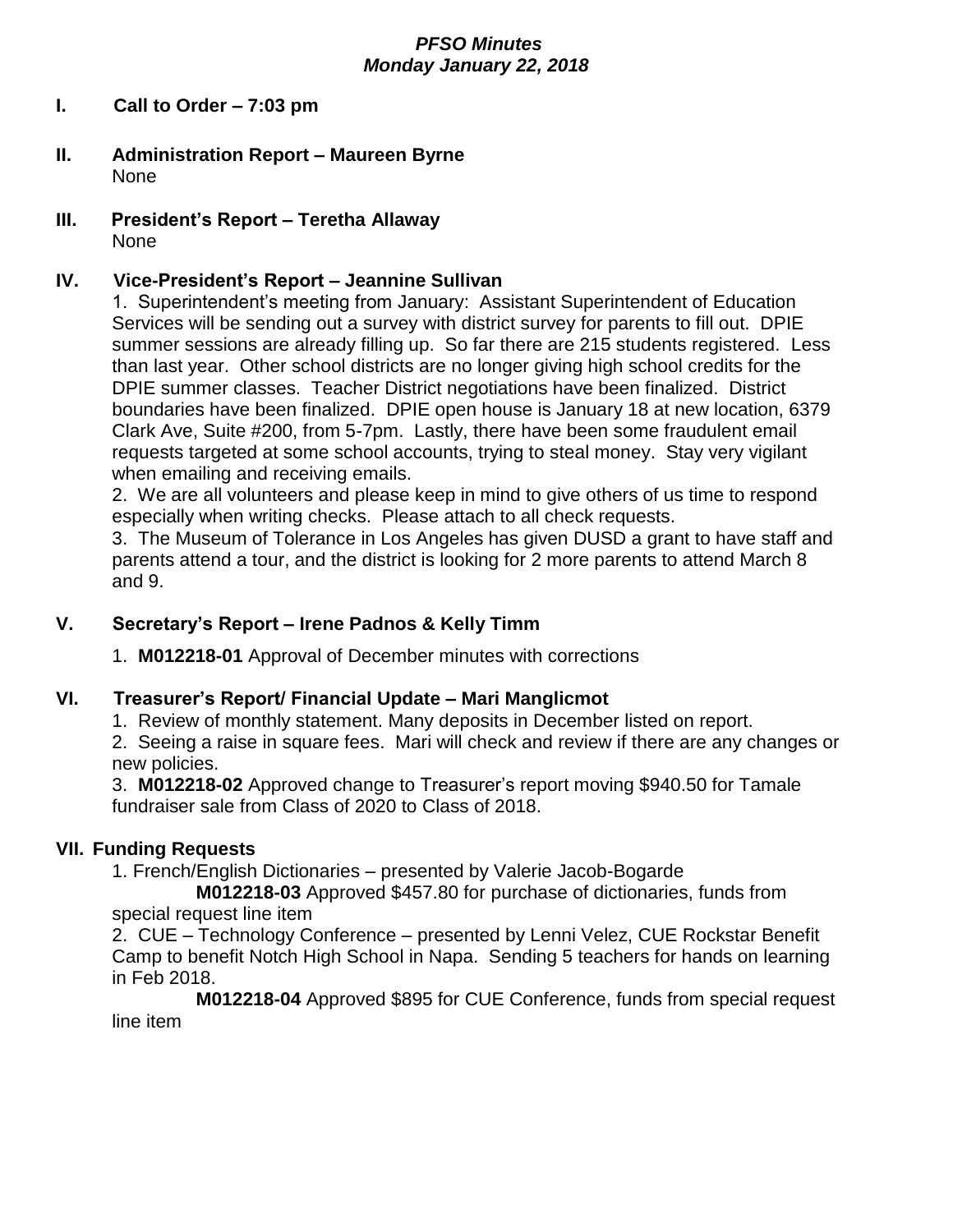### **VIII. Class Reports**

- **Class of 2018:** Three more fundraising dinning out events scheduled. Fresh Millions on 2/5, Habit on 2/13 & 2/28. Deciding Grad Night expenses soon. Costs more than originally thought. Working on Senior Banquet details. Parent Reps will contact PFSO with details for online sales.
- B. **Class of 2019:** On presale day, 384 tickets were sold for Junior Prom. Ticket sales are starting again on March 1. Next fundraiser are food trucks on Future Freshman night 2/8.
- C. **Class of 2020:** Had PACT fundraiser on Saturday, 1/20 and had close to 200 students in attendance. Score back session is this Wednesday at 7pm in the Student Union. Still selling movie tickets and beanies. Working on a paint night fundraiser on 3/22 at Three Sheets in Dublin. Doing a date night in April with dinner and movies.
- D. **Class of 2021:** Working on several fundraisers.

# **IX. Old Business:**

1. By Law Review – Please review the updated By Laws. We will vote to approve them at the February meeting.

2. Raise Your Class – Planning is going very well. Bar is set up. Bartender would prefer cash transactions instead of ticket purchase. However due to insurance rider, we cannot have a cash bar. Jeannine will review insurance rider. Not sure of reason. Mayor Haubert will be helping announce the live auction. Great decorations. Class auction baskets are coming in. Selling raffle tickets for wine fridge. Do not need to be present to win.

# **X. New Business:**

1.If you want anything to go our in weekly PFSO emails, you need to email by Friday afternoon. Email: [communications@dhspfso.com](mailto:communications@dhspfso.com)

2. Treasurer Turnaround times – Need time to manage data and to get what is requested. Requests take 2-3 days to process.

3. PFSO Scholarships – Mrs. Nobida needs recipient's names before spring break. Prianka will contact Mrs. Nobida and coordinate.

4. Class of 2022 Class Parent Rep search and Middle School Ambassadors – Going to both Middle Schools to recruit new parents and introduce them to Dublin High.

5. Future Freshman Night along with Open House is on 2/8.

# **XI. Open to the Floor:**

1. New Dublin business opened up and they would like to hold a year round fundraiser for Dublin High. Name of business is J Salon & Supplies located on Village Parkway. Leslie will get information and pass along.

2. CRC – Writing report now. Having a special board meeting to present report to DUSD Board on 2/6 at 6pm.